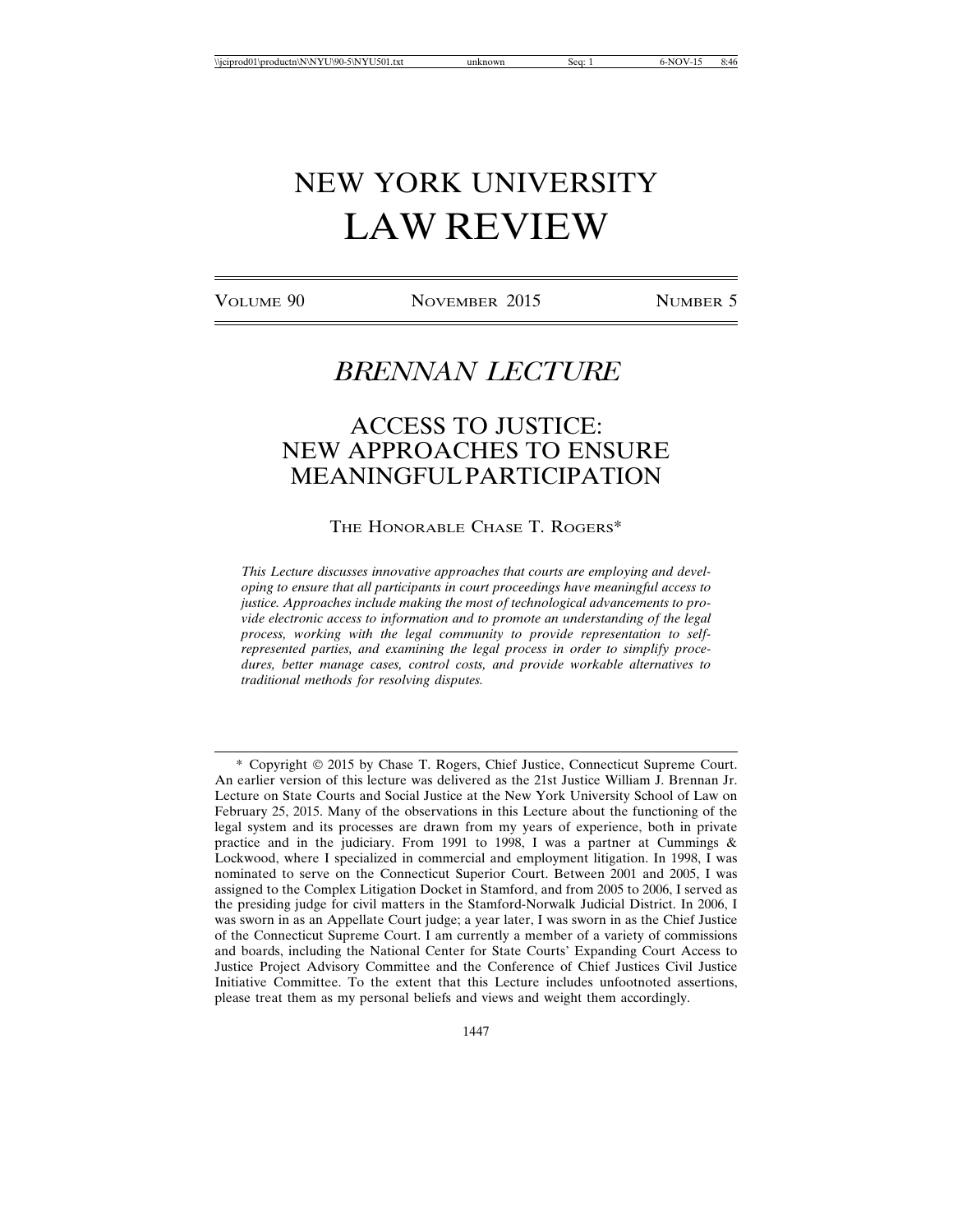|     | I. ACCESS TO JUSTICE: CHALLENGES AND                    |  |
|-----|---------------------------------------------------------|--|
|     |                                                         |  |
|     | II. MANAGERIAL JUDGING IN THE TWENTY-FIRST              |  |
|     |                                                         |  |
|     | A. Aligning Judicial Resources with Case Needs 1452     |  |
|     | B. Improving Specific Case Management Practices  1456   |  |
|     | C. Providing Justice for Self-Represented Parties  1459 |  |
| HL. |                                                         |  |
|     |                                                         |  |

Good evening. Let me begin by saying what a tremendous honor it is to have been asked to deliver the 21st Annual William J. Brennan Jr. Lecture on State Courts and Social Justice. I am well aware of both the intellect and innovation that my predecessors in giving this lecture have brought to the table, and my goal this evening is to push the boundaries and provoke at least some percentage of the thought and dialogue stemming from those lectures. This may be particularly difficult given that last year's Brennan Lecturer, Chief Judge Jonathan Lippman of the New York Court of Appeals, represents probably the most progressive thinker in the area of administrative reform in the court system.1 He has set the bar very high but I will do my best.

I would submit to you that our historical approach to access-tojustice issues must dramatically change if we are to continue to make advancements in this area. Although past efforts were mainly limited to educating self-represented parties about the court system, future efforts must go further to strengthen our commitment to fair representation for all parties involved in legal proceedings. In this regard, I am going to limit my remarks to procedures in the civil justice system and not wade into the waters of criminal justice, a field presenting its own unique challenges.

#### I

#### ACCESS TO JUSTICE: CHALLENGES AND OPPORTUNITIES

In beginning this discussion, I want to emphasize that we are not talking about access for access's sake; instead, it is essential to provide a pathway for people where we can assure that justice is being achieved and not falling by the wayside because someone does not speak English, does not know what papers to file, does not know what arguments to make, or simply does not understand the purpose of the hearing. Our ability to ensure timely access to justice is undoubtedly

 $<sup>1</sup>$  For a discussion of the role of the judiciary in promoting access-to-justice reforms,</sup> see Jonathan Lippman, *The Judiciary as the Leader of the Access-to-Justice Revolution*, 89 N.Y.U. L. REV. 1569 (2014).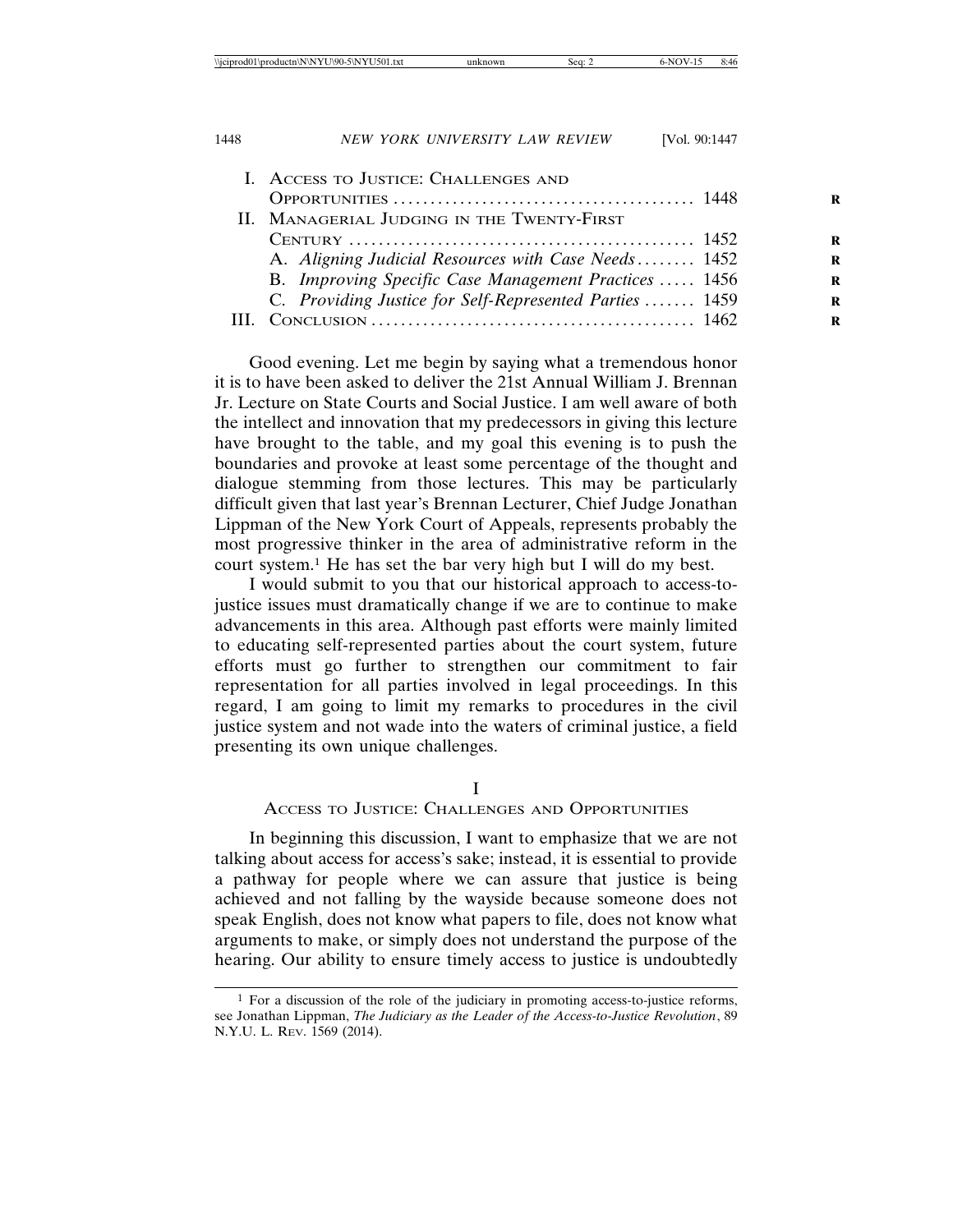affected by the remarkable changes that have occurred in our courts and our society, more generally—since my generation of lawyers graduated from law school.

The first change is advancement in technology. As we know, people in the United States are plugged in and expect to do much of their business, including court business, through computers and the web.2 It was approximately ten years ago that some states began implementing e-filing of court documents.3 For instance, civil and family case filings in Connecticut are e-filed and our judges issue their rulings electronically for the majority of cases.4 Throughout the country, judicial websites include databases with online case lookup and a whole menu of information, including forms and tutorials in multiple languages.5 In the past, people had to go to courthouses to access this information, where in all likelihood the only language

3 *See* Christopher G. Blake, *State Judicial Branch to Launch E-filing*, CONN. LAWYER, Mar. 2004, at 2, 2 (noting that the Connecticut Judicial Branch launched an e-filing platform in 2004, joining at least nineteen other states and the District of Columbia, which had already implemented some version of a comparable system); *see also* John T. Matthias, *E-Filing Expansion in State, Local, and Federal Courts 2007*, *in* FUTURE TRENDS IN STATE COURTS 2007, at 34, 34 (Carol R. Flango et al. eds., 2007), *available at* http:// cdm16501.contentdm.oclc.org/cdm/ref/collection/tech/id/570/ (claiming that twenty-six states have adopted court rules enabling e-filing statewide or in at least one court).

4 In Connecticut, where electronic filing is mandatory for most civil matters and for many family matters, the public has nearly instantaneous electronic access to documents and to orders in civil cases. *See* CONN. JUDICIAL BRANCH, CIVIL AND FAMILY E-FILING MANUAL: A GUIDE FOR ATTORNEYS AND LAW FIRMS (2014), *available at* http:// www.jud.ct.gov/external/super/e-services/efile/Atty\_UserManual.pdf (instructing selfrepresented parties and attorneys on how to access a variety of judicial services). In family cases, attorneys or self-represented parties who have an appearance in a case can now view orders and most filings in that case online. CONN. JUDICIAL BRANCH, FREQUENTLY ASKED QUESTIONS ABOUT E-FILING (2015), *available at* http://www.jud.ct.gov/external/super/eservices/efile/SRP\_FAQs.pdf; CONN. JUDICIAL BRANCH, FREQUENTLY ASKED QUESTIONS ABOUT E-FILING (2015), *available at* http://www.jud.ct.gov/external/super/e-services/efile/ ATTY\_FAQs.pdf.

5 On the Connecticut Judicial Branch Website, for example, members of the public may download forms, search to find information about a case or appeal, view videos on a variety of topics, or participate in tutorials on how to perform numerous tasks. *Self-Help Section*, CONN. JUD. BRANCH, http://jud.ct.gov/selfhelp.htm (last visited June 27, 2015).

<sup>2</sup> *See generally* PAUL H. ANDERSON, NAT'L CTR. FOR STATE COURTS, FUTURE TRENDS IN PUBLIC ACCESS: COURT INFORMATION, PRIVACY, AND TECHNOLOGY 11 (2011), *available at* http://www.ncsc.org/~/media/Microsites/Files/Future%20Trends/Author %20PDFs/Anderson.ashx (discussing a variety of court transactions conducted electronically and noting that the public "not only expects easy access to information, but also expects it to be instantaneous, wherever one is located"). A recent survey found that around three-fourths of respondents would definitely or probably use online services to access court records, pay fines or fees, or submit procedural questions to court staff, if available. NAT'L CTR. FOR STATE COURTS, THE STATE OF STATE COURTS: 2014 POLL 10 fig.6 (2014) [hereinafter THE STATE OF STATE COURTS: 2014 POLL], *available at* http://www .ncsc.org/~/media/Files/PDF/Topics/Public%20Trust%20and%20Confidence/2014-State-of-State-Courts-Survey-Presentation-12042014.ashx.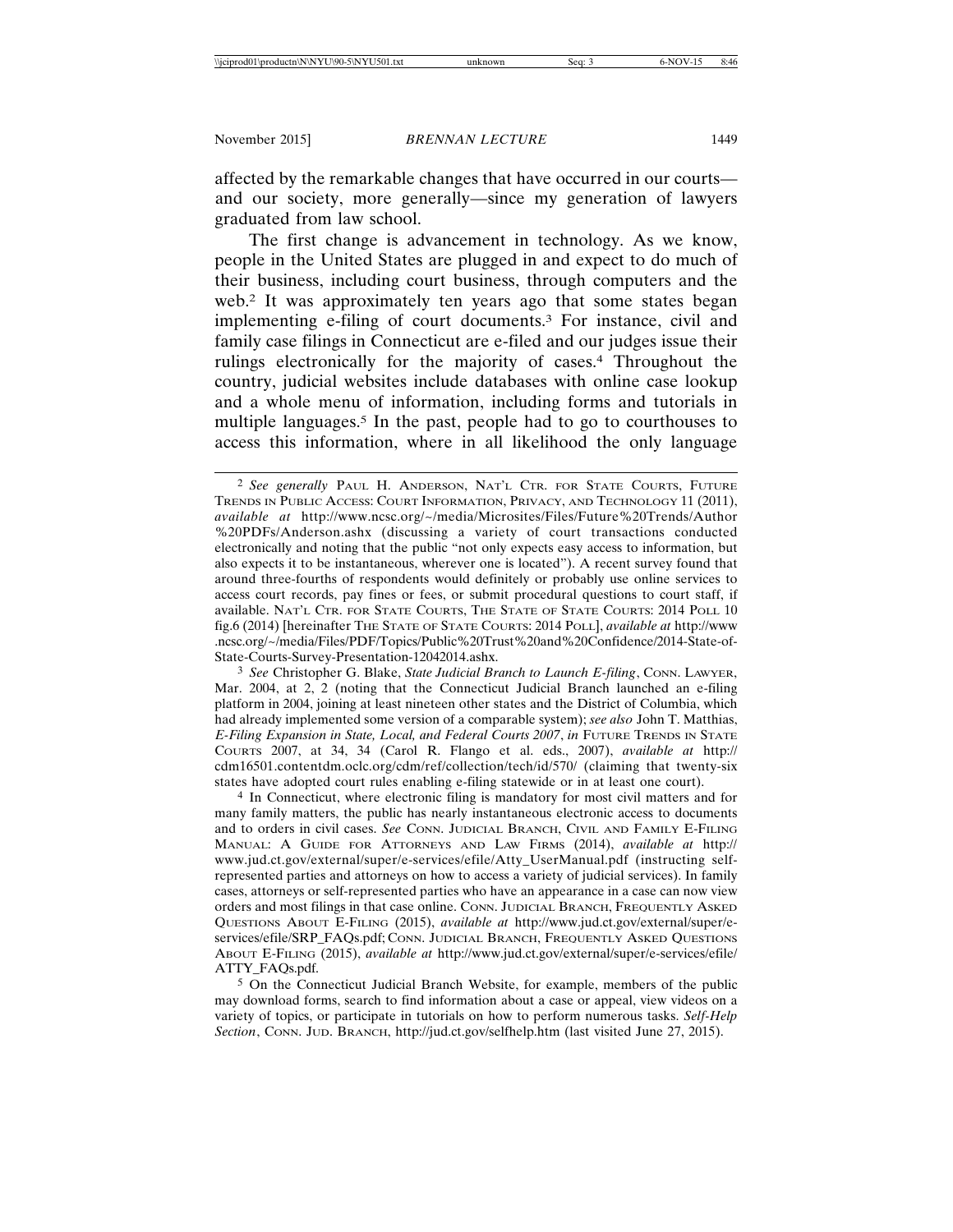spoken by judicial staff was English. Now technology has provided us with the ability to communicate in approximately 170 languages through the use of LanguageLine, either by phone or in person.6 In addition to implementing a pilot program to provide translation services, the use of videoconferencing in Connecticut has increased during the past several years, ensuring access for individuals who might find it difficult to attend court proceedings in person. Similarly, attorneys and self-represented parties have access to a variety of research materials online, making it possible for them to prepare for court even if they do not have access to a nearby law library or courthouse7 All of these technological changes have created efficiencies and exciting opportunities for the administration of justice that I will later discuss.

Turning to the second major change: The societal environment in which we live has also changed dramatically. Specifically, we have witnessed a large and growing economic gap in this country,<sup>8</sup> which has made it more difficult for people to afford legal representation and has also caused an increase in the number of foreclosure and debt collection actions.9

This economic gap is partially responsible for the final major change in our court system that I will focus on—namely, there are more self-represented parties in our courts, from California to Connecticut, than ever before. People are representing themselves in family and civil matters in astonishing numbers.10 Just looking at Connecticut in family cases, 85% of the cases have at least one party

9 *See* SONCIA COLEMAN ET AL., CONNECTICUT GENERAL ASSEMBLY, OFFICE OF LEGISLATIVE RESEARCH, 2010-R-0019, EFFECTS OF FORECLOSURE CRISIS IN CONNECTICUT 1 (2010), *available at* http://www.cga.ct.gov/2010/rpt/2010-R-0019.htm (discussing foreclosures in Connecticut).

<sup>6</sup> See James E. Cabral et al., *Using Technology to Enhance Access to Justice*, 26 HARV. J.L. & TECH. 241 (2012), for an extensive discussion of the variety of ways in which technology is being used to improve access to justice.

<sup>7</sup> *See Quick Links*, CONN. JUD. BRANCH LAW LIBR., http://jud.ct.gov/lawlib/ (last visited June 27, 2015) (providing visitors with links to access a variety of legal resources).

<sup>8</sup> *See* Richard Fry & Rakesh Kochhar, *America's Wealth Gap Between Middle-Income and Upper-Income Families Is Widest on Record*, PEW RES. CTR. (Dec. 17, 2014), http:// pewresearch.org/fact-tank/2014/2017/wealth-gap-upper-middle-income/ (describing record levels of economic inequality by a number of metrics).

<sup>10</sup> *See* LEGAL SERVICES CORPORATION, DOCUMENTING THE JUSTICE GAP IN AMERICA: THE CURRENT UNMET CIVIL LEGAL NEEDS OF LOW-INCOME AMERICANS 25 (2009), *available at* http://www.lsc.gov/sites/default/files/LSC/pdfs/documenting\_the\_justice\_gap\_in \_america\_2009.pdf ("Although there is no national compilation of statistics on unrepresented litigants in court, data from some court systems shows extremely high numbers, often clustered in those courts in which low-income people are particularly likely to appear, such as family and housing courts . . . ."). Data from 2006 indicates, for example, that 70% of litigants in family cases in Wisconsin were unrepresented, that at least one party was self-represented in as many as 80% of family cases in Massachusetts, and that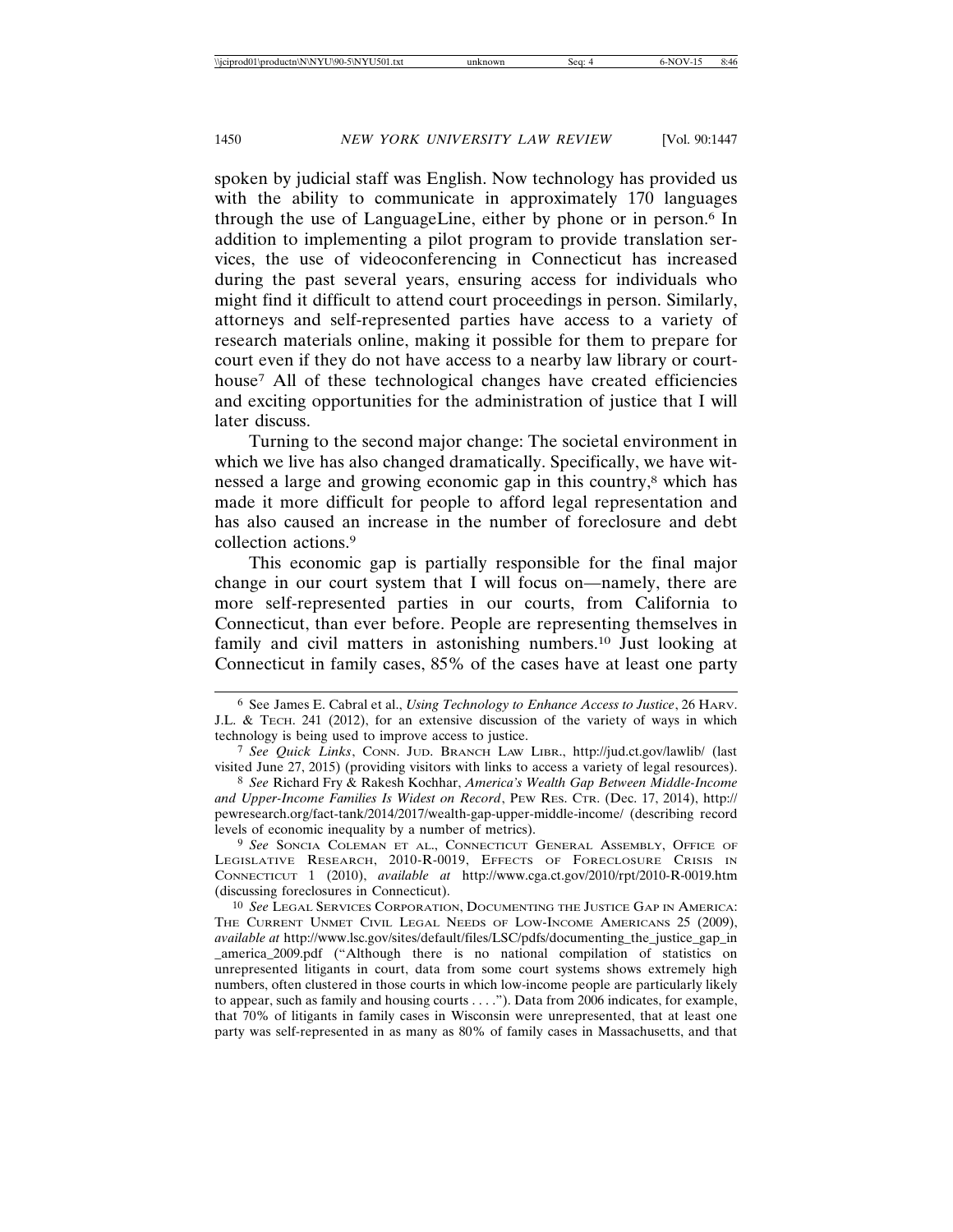who is self-represented and, even more surprisingly, approximately 25% of civil cases have at least one self-represented party, which is almost always the defendant.<sup>11</sup> Perhaps most shockingly, at the intermediate Appellate Court approximately 39% of the cases have one self-represented party.12 Ladies and gentlemen, this would have been unheard of when I graduated from law school.

We know, however, that if we are to sustain public confidence in the justice system and rule of law, we must provide meaningful access to justice for everyone, including people representing themselves. On the national level, it appears that many litigants represent themselves in court not because they choose to, but because they cannot afford an attorney.13 Equally troubling, studies suggest that this lack of representation has a negative impact on both the litigants and the courts.<sup>14</sup>

So, how do we ensure continued meaningful access to justice for all amid these many changes? How do we effectively and efficiently continue to meet our obligation under the social compact we have with the people we serve, so we maintain their support, as a branch of a democratic government? The answer, I would submit, is this: We need to change the mindset that has defined, for centuries, the process by which we handle civil cases.

When my contemporaries and I went to law school, all of our training was in the context of an advocacy system that culminated in a trial.15 The key players always included two attorneys, one per party, and a judge, regardless of the complexity or the merits of the case. The essential feature of the court system was—and remains—a one-size-

12 CONN. JUDICIAL BRANCH, KEEPING COURTS RELEVANT IN A CHANGING SOCIETY: BIENNIAL REPORT AND STATISTICS 2012–2014, at 45 (2015) [hereinafter BIENNIAL REPORT], *available at* http://jud.ct.gov/Publications/es191.pdf (counting 1157 appeals filed in the Appellate Court during fiscal year 2014, of which 457 had at least one selfrepresented party according to an internal report generated in July 2015).

13 LEGAL SERVICES CORPORATION, *supra* note 10, at 23 ("Based on their own observations and currently available data, many judges, court administrators, members of the legal aid community, and commentators have raised concerns about unrepresented litigants, arguing that most people who appear in court without an attorney do so because they cannot afford one . . . .").

14 *Id.* at 26.

<sup>67%</sup> of petitioners and 80% of respondents in family cases in California were unrepresented. *Id.*

<sup>11</sup> CONN. JUDICIAL BRANCH, SELF-REPRESENTED PLAINTIFFS AND DEFENDANTS IN ALL FAMILY CASE TYPES BY STATE FISCAL YEAR (2014) (on file with the New York University Law Review); CONN. JUDICIAL BRANCH, SELF-REPRESENTED PLAINTIFFS AND DEFENDANTS IN ALL CIVIL CASE TYPES BY STATE FISCAL YEAR (2014) (on file with the New York University Law Review).

<sup>15</sup> *See* U.S. DEP'T OF JUSTICE, NCJ 223851, CIVIL BENCH AND JURY TRIALS IN STATE COURTS, 2005, at 1 (2009), *available at* http://www.bjs.gov/content/pub/pdf/cbjtsc05.pdf ("In the nation's 75 most populous counties, the number of general civil cases disposed of by jury or bench trial declined by about 50% from 1992 to 2005.").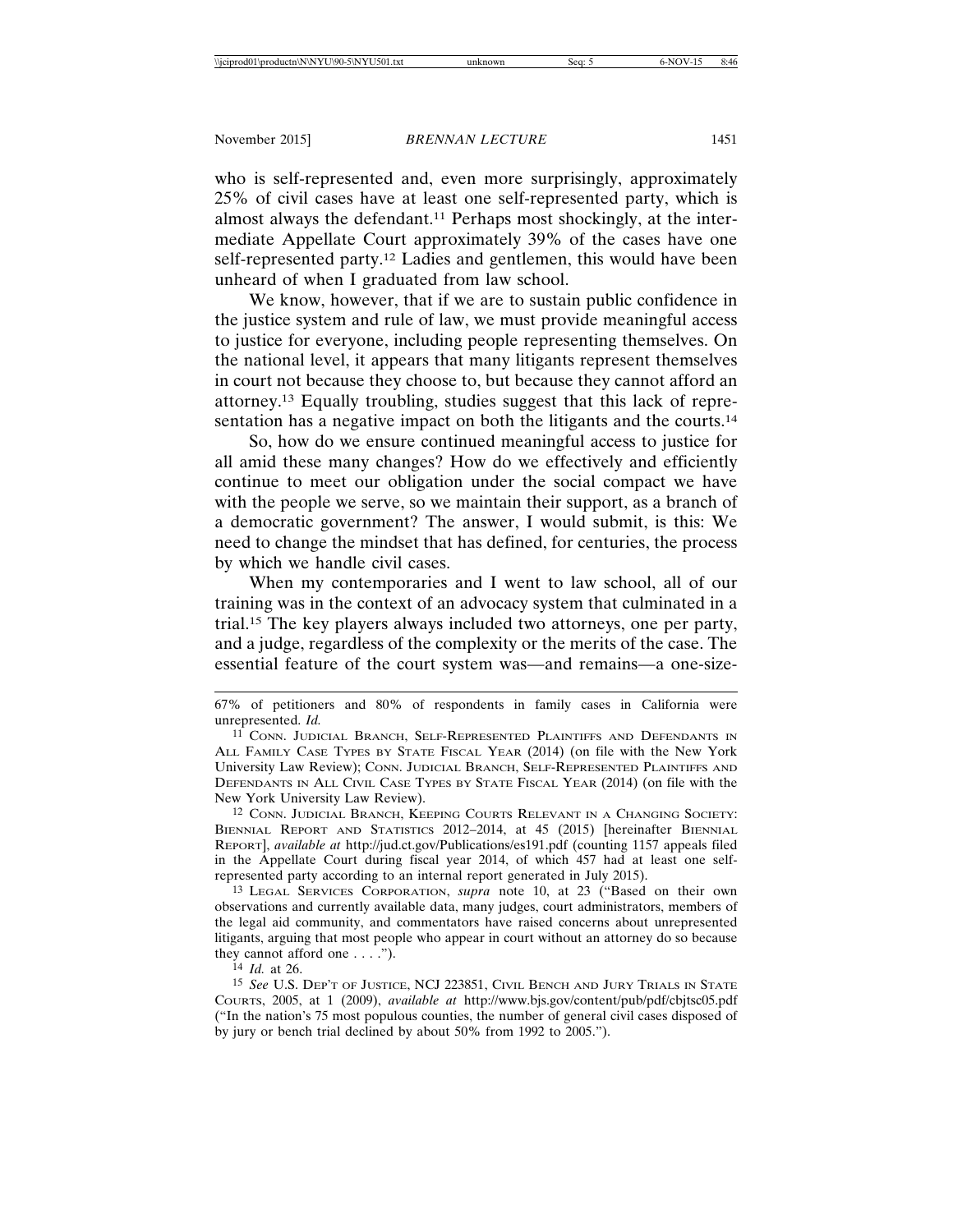fits-all approach to disposing of cases. This approach, I argue, is completely ill-suited in the twenty-first century. Put another way: The foundations of the court system and the processes by which claims are resolved are outdated and require serious rethinking.

#### II

#### MANAGERIAL JUDGING IN THE TWENTY-FIRST CENTURY

I am pleased to report that this discussion is well underway at the national level. Chief Justices from all the states meet regularly to discuss issues of mutual concern and to provide education regarding possible solutions.16 In 2013, the Conference of Chief Justices passed a resolution creating a national committee to focus on civil justice.17 As a member of the Civil Justice Initiative Committee, I can tell you that we have been hard at work over the past year to identify common issues, best practices, and new ways to provide timely and costefficient resolutions to civil cases. It has been an exciting project funded by the National Center for State Courts and the State Justice Institute, and we have been working under the able leadership of Oregon Chief Justice Thomas Balmer.18 Based on our progress to date, I am absolutely certain the Committee's final product will be useful in our individual states as we all look for ways to improve our civil justice system.

#### *A. Aligning Judicial Resources with Case Needs*

The first important change is for court systems to shift their focus and recognize that expediency is not the only goal. Rather, we must also take some responsibility for helping to reduce the amount of money it takes to resolve a civil or family case. The added benefit of reducing costs is that litigants are more likely to hire legal counsel for at least a part of their court matter when the prospective costs are lower. At the same time, we must also recognize that some people will continue to represent themselves in court proceedings, and we must do everything we can to ensure just outcomes in their cases.

<sup>16</sup> *See* CONFERENCE OF CHIEF JUSTICES, THE HISTORY OF THE CONFERENCE OF CHIEF JUSTICES 72–84 (2009), *available at* http://ccj.ncsc.org/~/media/Microsites/Files/CCJ/Web% 20Documents/CCJ%20History%2061709.ashx (listing topics of discussion at annual and midyear meetings of the Conference of Chief Justices since 1949).

<sup>17</sup> CONFERENCE OF CHIEF JUSTICES, RESOLUTION 5: TO ESTABLISH A COMMITTEE CHARGED WITH DEVELOPING GUIDELINES AND BEST PRACTICES FOR CIVIL LITIGATION (2013), *available at* http://ccj.ncsc.org/~/media/microsites/files/ccj/resolutions/01302013 civil-litigation-establish-committee-charged-with-developing-guidelines.ashx.

<sup>18</sup> *Committees*, CONFERENCE OF CHIEF JUSTICES, http://ccj.ncsc.org/Committees.aspx (last visited June 27, 2015).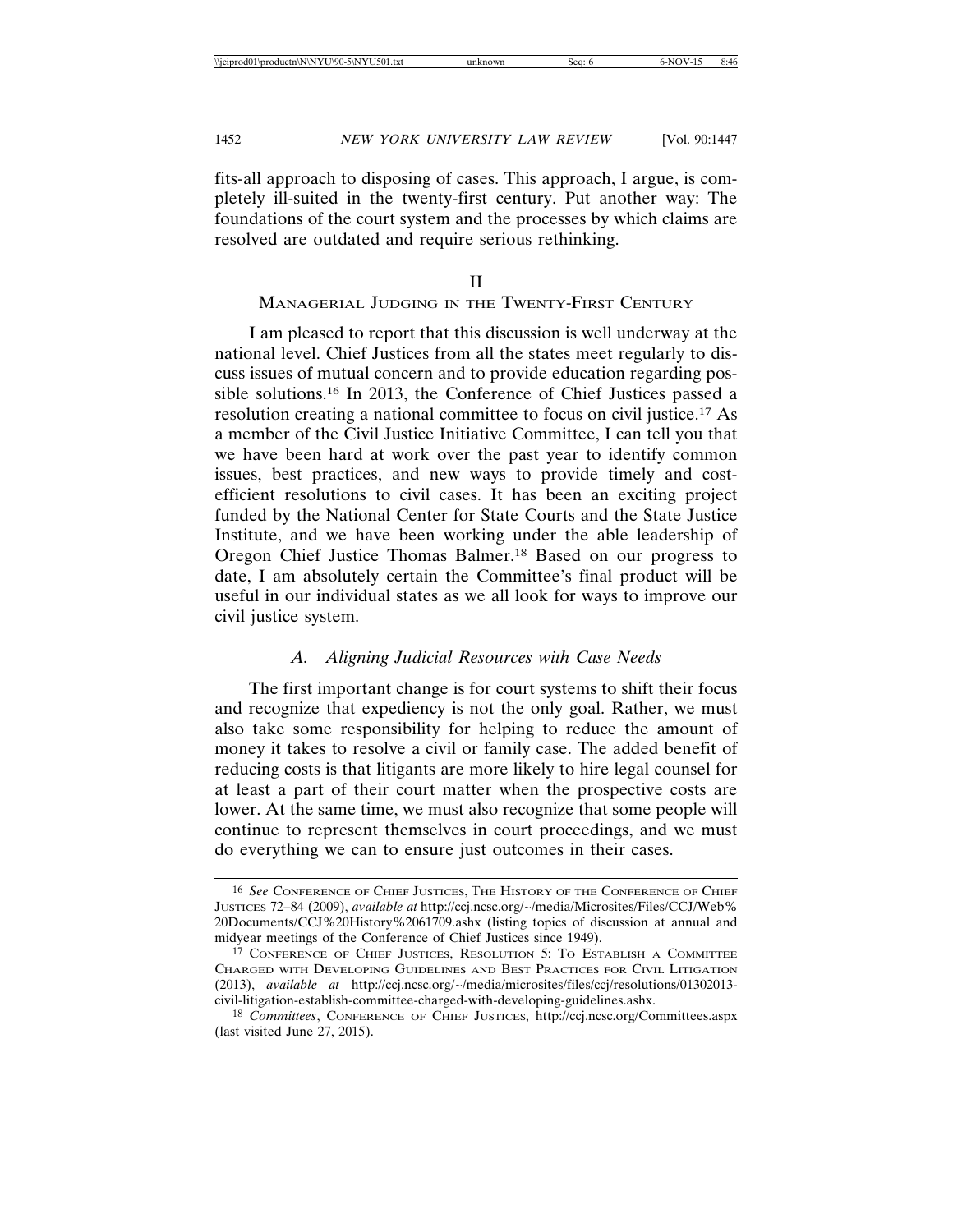There is no question that the bar must find ways to reduce the costs of representation. In fact, the National Center for State Courts recently conducted a survey finding that people perceived the cost of hiring an attorney to be the greatest barrier to accessing justice.<sup>19</sup> Having listened to the current ABA president, Bill Hubbard, recently speak, I can tell you that bar leadership is also trying to reduce costs to ensure representation for litigants and sustainable legal practices for their attorneys. Although we look forward to seeing the bar's approach to this problem, we in the judicial system must also help find an affordable solution. Seeking techniques to make the process less expensive, therefore, has been a recurring theme in the Committee's discussions.

So how do we reduce cost? Consider the following scenario: You are one of the most experienced judges in a civil courtroom in your state. Half of your day is spent on handling discovery motions on a docket consisting of slip-and-fall or minor motor-vehicle cases. You have several more complicated cases in the mix, including a complex commercial matter with a motion for summary judgment, that must all wait until you get through the morning docket. As the day wears on, somewhere amid the myriad cases before you, you think: "Is this really an efficient use of judicial resources—not to mention the party resources expended on attorneys' fees or opportunity costs incurred waiting for an argument regarding discovery?"

We are finally starting to recognize that one size no longer fits all. Cases involving numerous parties, extensive discovery, a significant number of motions, complex issues, and numerous witnesses require more time and resources than those involving limited numbers of parties, minimal discovery, few motions, simpler issues, and one or two witnesses. We need to find a way to distinguish straightforward cases in civil court from those requiring more judicial involvement so we can efficiently allocate resources. Of course, I am *not* suggesting some cases are unimportant; we all know that parties consider their cases very important, regardless of the circumstances. Yet when it comes to *managing* a docket, it is important to categorize which cases require substantial judicial oversight and time, and which ones require less. If we are simply *processing* a docket, rather than managing it, we run the risk of costly outcomes that may also take too long to resolve. We also run the risk that the resources and effort invested in a case are not proportional to the damages at stake.

The Civil Justice Initiative Committee is operating from the same premise as our hypothetical judge sitting on the bench worrying about

<sup>19</sup> THE STATE OF STATE COURTS: 2014 POLL, *supra* note 2, at 16 fig.11.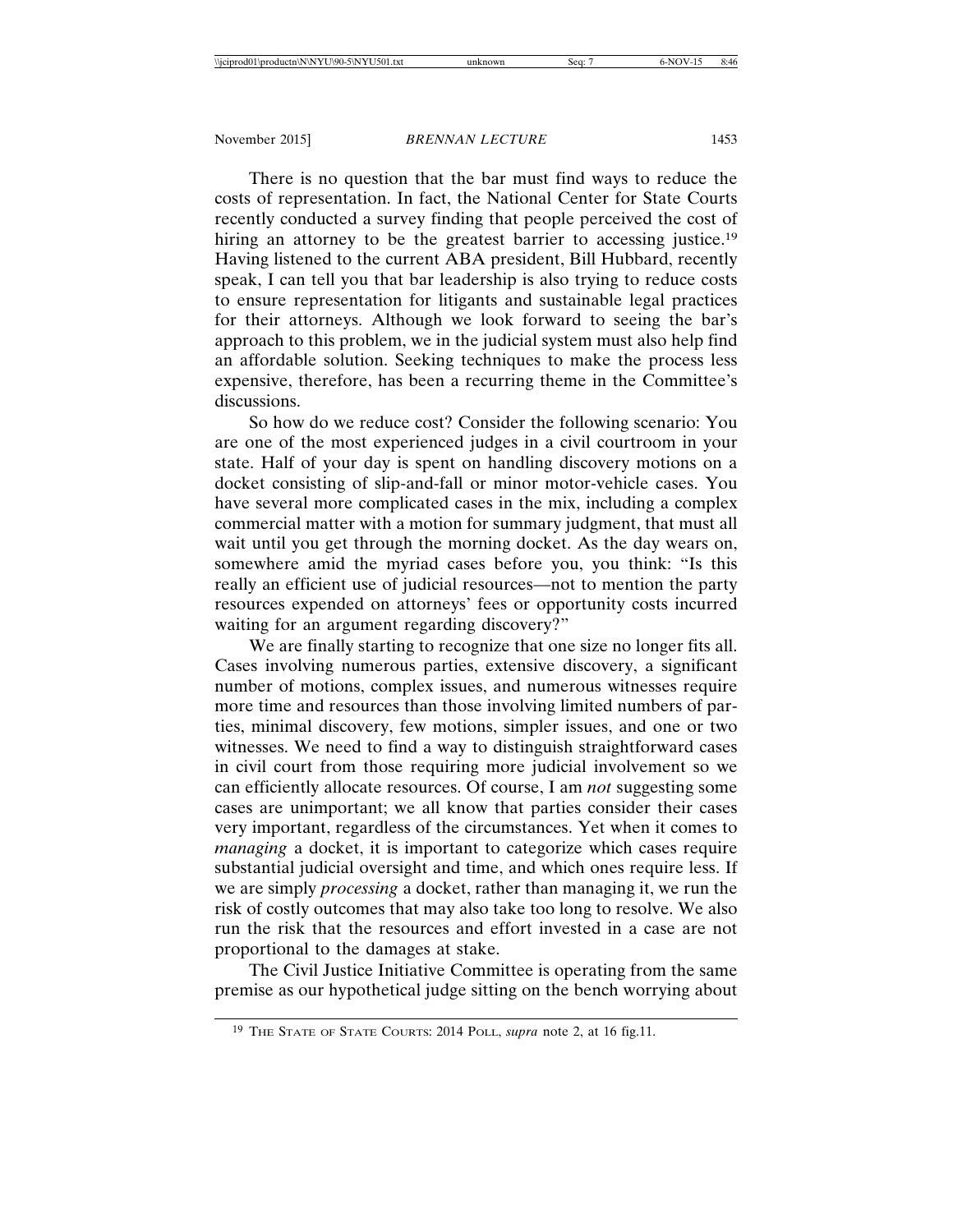the necessity to oversee certain stages of the judicial process in certain types of cases. Essentially, we are talking about aligning our judicial resources so that a civil case may be handled in the most cost-efficient manner, from the moment of filing all the way through resolution. Not only would these efficiency measures benefit the litigants by saving them time and money, but they would also benefit the courts, which have limited resources.

In this regard, the Committee has been looking at developing a system that segregates cases into three different pathways, each with a process tailored to reach an efficient resolution of its type of matter. This approach proceeds from a simple and uncontroversial premise: Not all cases require the same level of discovery and judicial management. In a simple debt collection matter, for example, why require that parties follow procedures in place to govern discovery, depositions, expert witnesses, and motions practice in complex cases like medical malpractice suits? It really does not make any sense and consequentially results in increased costs for the parties.

This "three-pathway approach" can be characterized by streamlined, standard, and complex tiers. Although the details defining this approach are not yet fully developed, the basic premise is established: When a case is initially filed it should be categorized, by case type, into one of the three tiers. A party may file a motion to be removed and relocated in a different tier. As we proceed in developing this idea, some of the questions necessitating consideration include what criteria should be used to slot cases, what role the parties and the courts should play in the process, what procedures should apply to different pathways, and whether cases should be reassessed periodically to determine whether they have been assigned properly.

Streamlined cases would require little judicial oversight, which, by way of example, may include slip-and-falls, debt collections, and small claims appeals. Here, the intent is to institute different procedures for these cases, so as to limit judicial involvement and discovery. As a result, the system could resolve cases efficiently and at minimal cost within a predefined period of time. For instance, there could be mandatory and limited discovery that would be exchanged almost immediately. There may also be simpler rules and less time contemplated for resolution of these types of matters including limited trial length. Interestingly, a majority of the cases we handle fall within this category20 and many of these cases involve people who represent

<sup>20</sup> Between the 2006–07 and 2010–11 fiscal years, the number of contract collection cases doubled. Contract collection and foreclosure cases accounted for approximately 55% of pending civil cases in Connecticut in fiscal year 2010–11. CONN. JUDICIAL BRANCH, COMMISSION ON CIVIL COURT ALTERNATIVE DISPUTE RESOLUTION: REPORT AND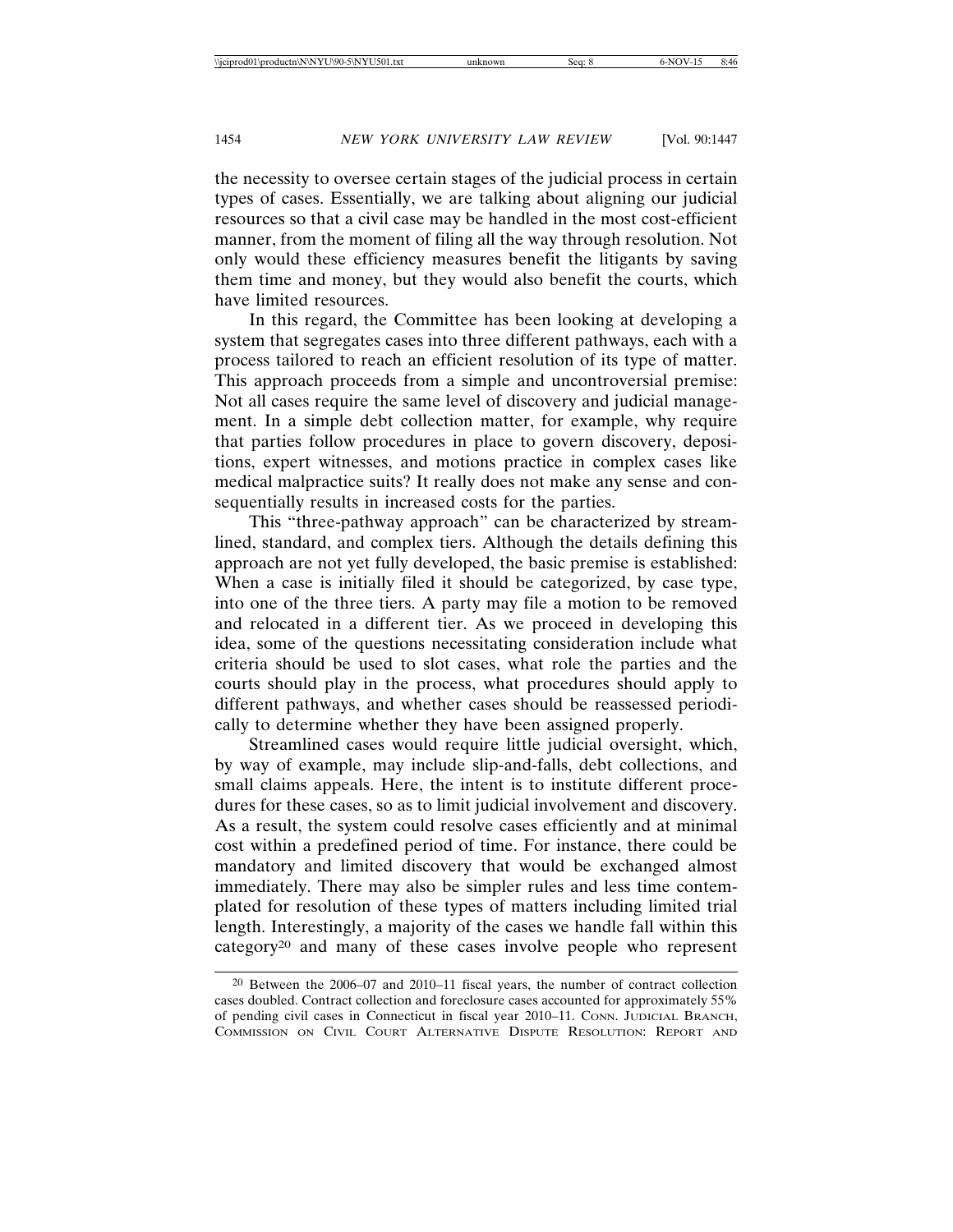themselves. A simpler process with less motion practice can only improve access and our corresponding ability to provide justice.<sup>21</sup>

The second group, which has been described as the standard pathway, involves all the cases falling between streamlined and complex. To some extent, this is a "catch-all" group. These are the cases that require some regular judicial management and oversight but do not rise to the level of a complex case, in which discovery and judicial involvement is extensive. Again, we anticipate recommending mandatory disclosure of all relevant evidence proportional to the case and early judicial involvement to set up a schedule including a firm trial date to take place within approximately twelve months of filing. Courts may intelligently use technology, such as videoconferences or phone calls, to handle matters that arise. For example, a judge may require such a conference to preview whether a discovery dispute should be formally filed in writing or can be resolved, instead, by conference. Although far more controversial, we are also considering whether judges may want to preview by conference whether a summary judgment motion should be filed at all.

As I have already mentioned, the last category would be complex cases, such as those involving complicated issues, multiple litigants, and/or demands for significant damages, that are labor intensive for judges, court staff, and the parties. These cases generally involve more discovery, more complicated legal issues, and more regular involvement by a single judge who is familiar with the discovery and legal issues in a particular matter. Fortunately, a number of states have extensive experience with this category of cases because they have already carved out complex litigation dockets.

The overarching goal for the three-pathway approach is to manage the process so that the court can give each case sufficient time and attention to ensure fair handling without giving each case more

RECOMMENDATIONS 6 (2011) [hereinafter ALTERNATIVE DISPUTE RESOLUTION], *available at* https://www.jud.ct.gov/Committees/ADR/Commission\_Final\_Report\_122111.pdf; *see also* Paula Hannaford-Agor, *Measuring the Cost of Civil Litigation: Findings from a Survey of Trial Lawyers*, VOIR DIRE, Spring 2013, at 22, 28 n.2, *available at* http://ccj.ncsc.org/~/ media/Files/PDF/Services%20and%20Experts/Areas%20of%20expertise/Civil%20Justice/ Measuring-cost-civil-litigation.ashx ("Although many other categories of civil cases including products liability, intellectual property, defamation (libel/slander) are cited as some of the most time-consuming and expensive types of civil litigation, individually they comprise a very small proportion of civil cases.").

<sup>21</sup> *See, e.g.*, Thomas M. Clarke & Victor E. Flango, *Case Triage for the 21st Century*, *in* FUTURE TRENDS IN STATE COURTS 2011, at 146, 148 (Carol R. Flango et al. eds., 2011), *available at* http://ncsc.contentdm.oclc.org/cdm/ref/collection/ctadmin/id/1847 ("The [Maricopa, Arizona, family] court discovered that about half of all the family cases required only an entry of decree or judgment by default or consent to dispose, so it . . . began to offer online decree-on-demand and default-on-demand capabilities.").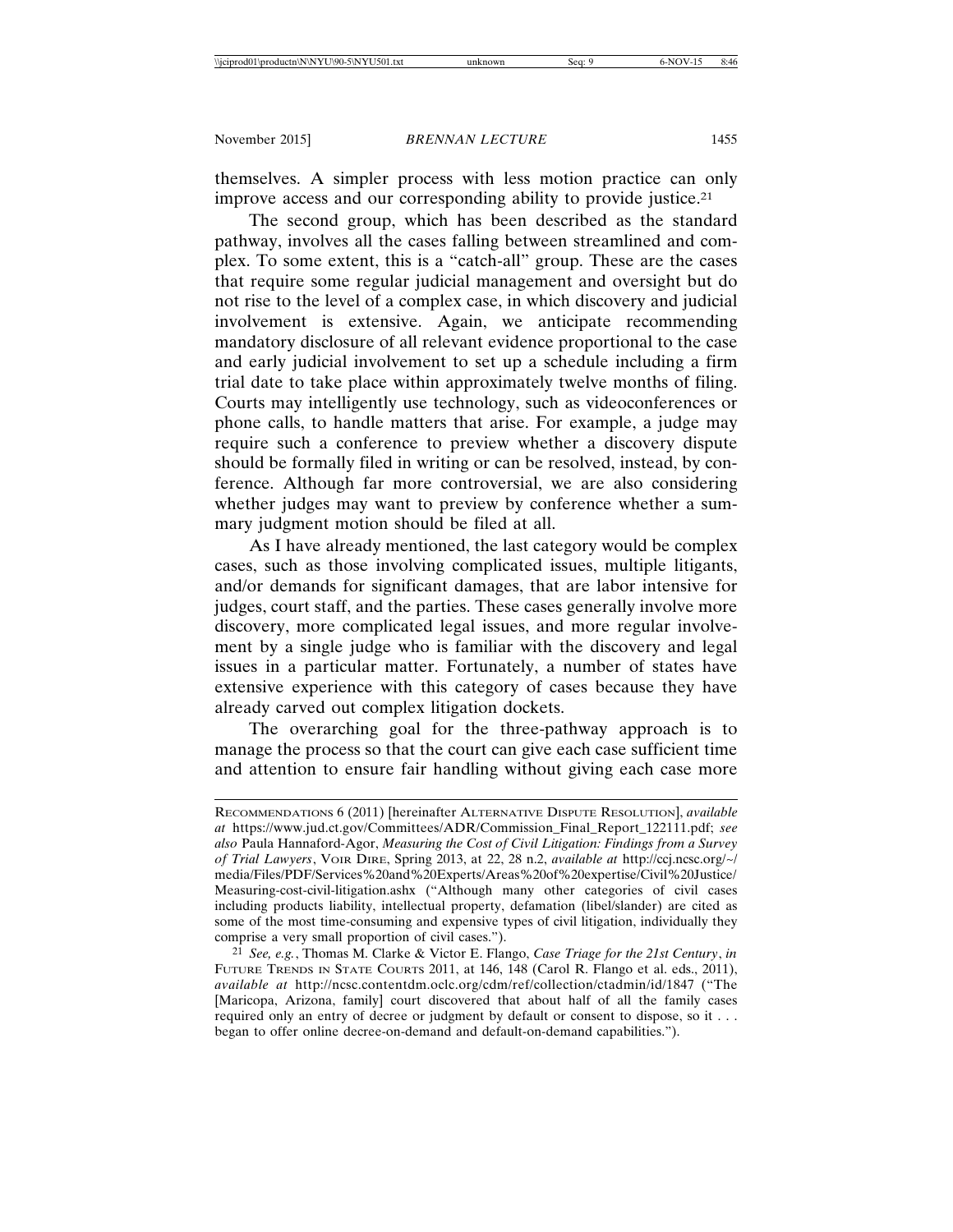time and attention than is required. By setting up these pathways, we can use judicial resources most effectively, allowing judges to spend more time on the cases that should actually require more of their time. This is just common sense in terms of court management, but it is also a major change that not everyone, including some members of both the Judicial Branch and the bar, will embrace initially.22 Fortunately, we have already learned from some states' experiences about changes in procedure that appear to work well and where problems may arise. For instance, experience suggests that systems such as the threepathway approach should be designed around an opt-out rather than an opt-in mechanism because concerns about limited discovery make lawyers reluctant to opt in. We have also found that cases should be tiered by case type and not by dollar amount because some lawyers will overstate their damages to avoid limitation in discovery.

#### *B. Improving Specific Case Management Practices*

Connecticut is taking additional steps to restructure our civil system with the goal of providing relevant, affordable, and accessible service. Based on the results of stakeholder focus groups, we identified four general areas for restructuring: 1) improving litigation management; 2) confronting current discovery issues; 3) enhancing alternative dispute resolution options; and 4) evaluating the needs and impact of self-represented parties.

With regard to the first two categories of improving litigation management and confronting discovery issues, just as we have identified on the national level that we have to manage our dockets differently depending on case type, we learned from focus groups that it is not just a "timely resolution" that is important.23 Over the years, we have made changes that allow virtually any civil matter in the State to be tried within twelve months. So getting to a resolution is not the issue for us. Instead, it is essential to examine the *entire* process of reaching that timely resolution. The current process results in higher costs and less confidence in the efficacy and fairness of dispute resolu-

<sup>22</sup> *See, e.g.*, Judith Resnik, *Managerial Judges*, 96 HARV. L. REV. 374, 425, 432–45 (1982) (cautioning that transforming judges from adjudicators to managers "substantially expands the opportunities for judges to use—or abuse—their power," then suggesting safeguards to preserve judicial impartiality and discussing alternatives to judicial management).

<sup>23</sup> Internal Report Concerning Second Phase of Strategic Plan drafted by the Conn. Judicial Branch 3 (2014) [hereinafter Second Phase of Strategic Plan] (on file with the New York University Law Review).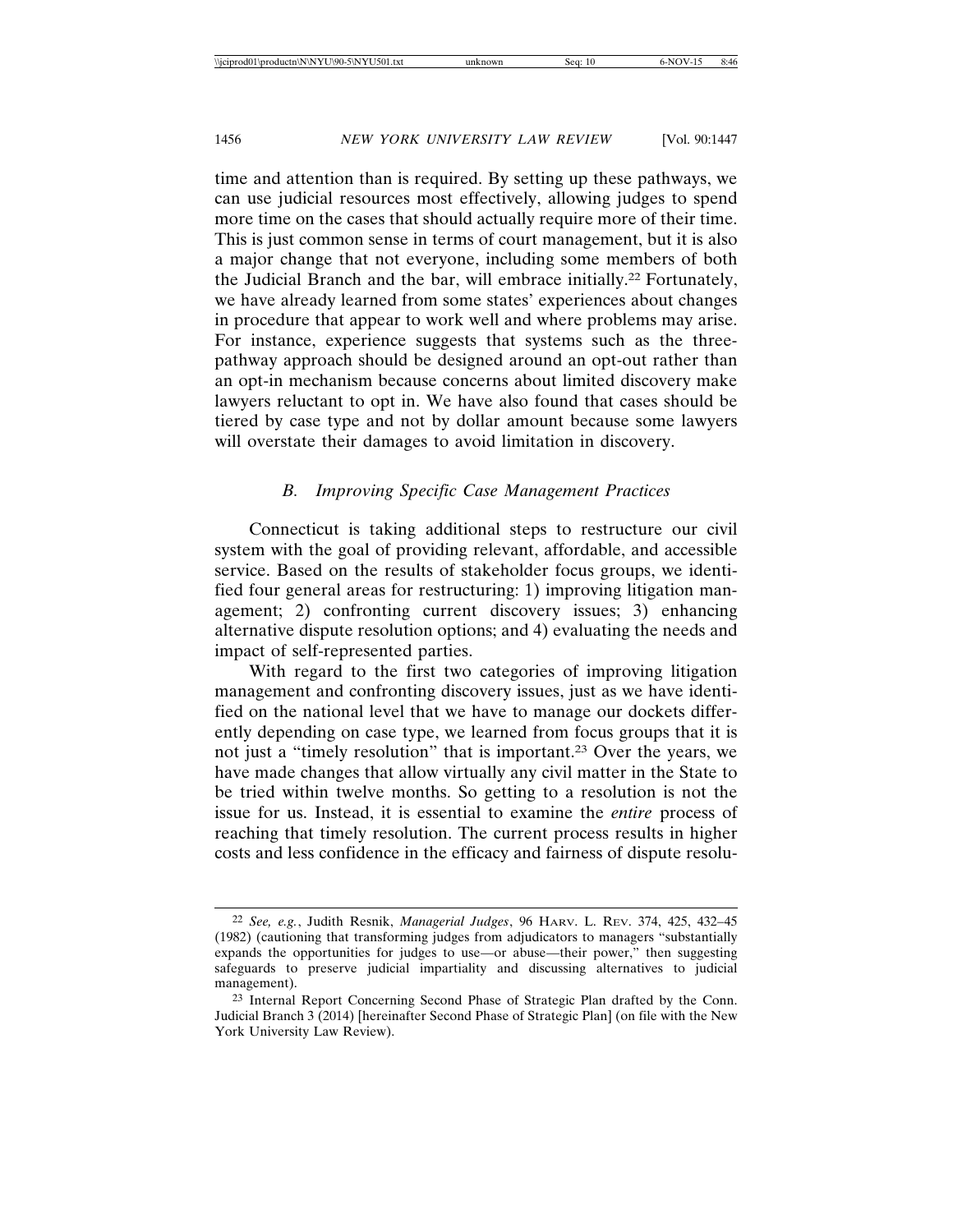tion.24 For example, attorneys in nearly all focus groups expressed frustration with current discovery rules and practices.25

As a result, national proposals for a three-tier system and the requirement of automatic and proportional discovery are under serious consideration in Connecticut. Several other changes are already underway. For instance, we have begun to implement individual calendaring for most types of cases where one judge is responsible for a case from start to finish instead of multiple judges handling pretrial matters.26 My guess is that attorneys who practice exclusively in federal court are surprised to hear that multiple judges may handle different aspects of a single case. The reality is many states have this system, mainly because our dockets are so much larger than those of the federal system. In Connecticut last year we disposed of over onehalf million cases in our trial courts,<sup>27</sup> whereas all of the United States District Courts combined disposed of fewer than 400,000 cases.28 Despite the difficulties in managing such a large docket through individual calendaring, we are excited that this change is occurring in Connecticut. Individual calendaring should make the process more efficient for the courts and for the parties because each matter in a case will be handled by a judge who is already familiar with the facts, procedural history, and the law in the case as well as the parties. Similarly, the parties are familiar with the judge and his or her methods and practices. We are confident that this system will enhance the consistency and predictability of rulings on motions and discovery disputes and increase the possibility for settlement.

We also plan to continue to take advantage of technology. For example, instead of filing and arguing motions, the parties now will be able to resolve many pleadings and discovery disputes through status conferences by phone or videoconferencing, saving lawyers and parties a lot of time and money.29

26 *Id.* at 7–10.

<sup>24</sup> *Id.*

<sup>25</sup> *Id.* at 16. Attorneys also expressed frustration with: a lack of uniformity with respect to scheduling of proceedings; the date of jury selection; the way individual voir dire is conducted; the availability of telephone or video conferencing; and inconsistency that results when multiple judges are assigned to handle rulings on motions, discovery, and scheduling in a single case. *Id.* at 3–7. In the focus groups, attorneys suggested education and training for judges and members of the bar in substantive law topics, case management, and settlement strategies and techniques. *Id.* at 14.

<sup>27</sup> *See* BIENNIAL REPORT, *supra* note 12, at 41, 44 (providing statistics for the year ending on June 30, 2014).

<sup>28</sup> *Federal Judicial Caseload Statistics 2014*, U.S. COURTS (last visited Sept. 22, 2015), http://www.uscourts.gov/statistics-reports/federal-judicial-caseload-statistics-2014 (providing statistics for the year ending on March 31, 2014).

<sup>29</sup> Second Phase of Strategic Plan, *supra* note 23, at 7.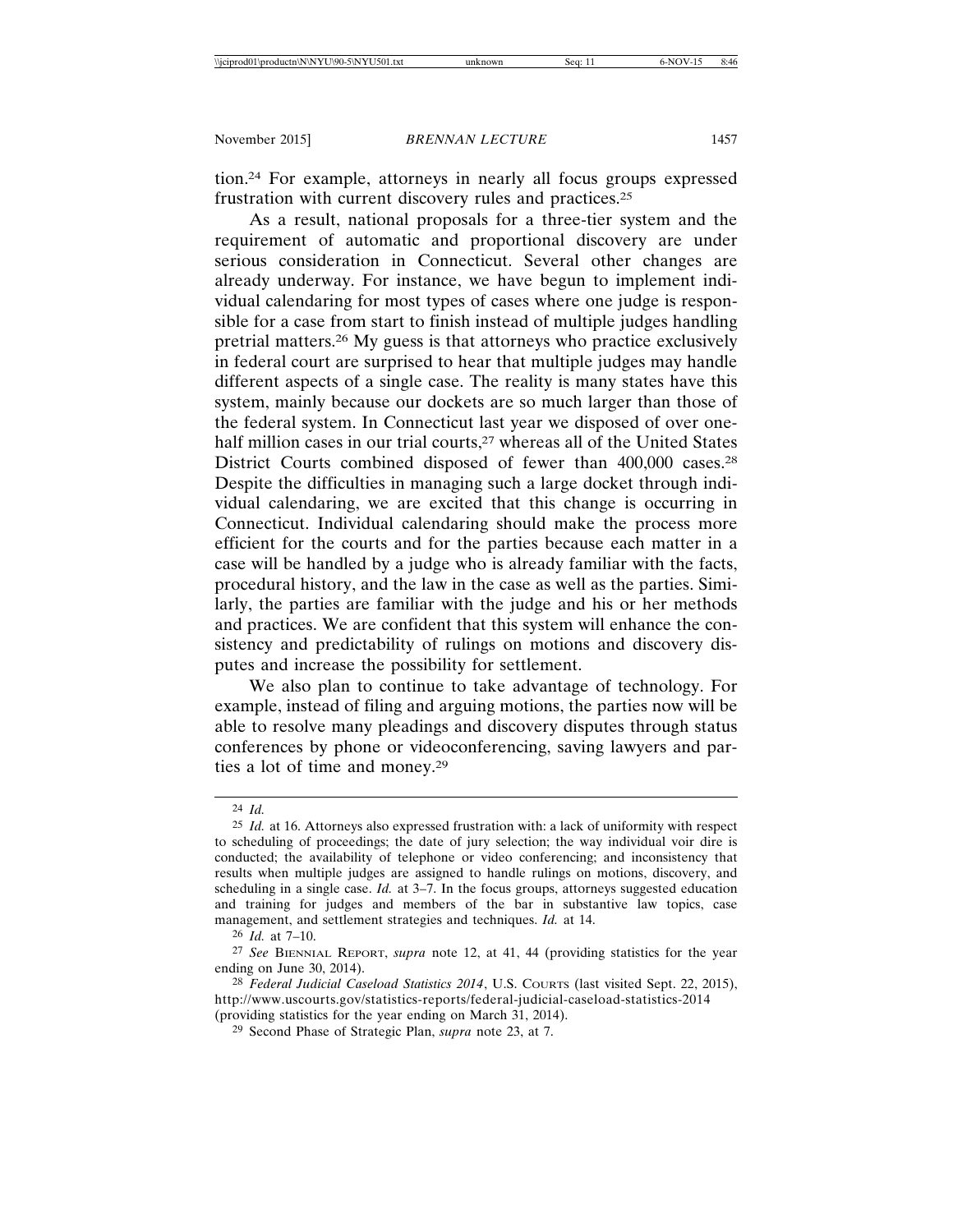In addition to changing our pretrial case management, we are also enhancing our alternative dispute resolution services in the hopes that we can help individuals settle their differences without the costs associated with trial. This initiative has actually been in the works in Connecticut for some time. While the traditional role of the courts is to resolve disputes through trial, we all know that the vast majority of cases settle as opposed to being tried to conclusion.30 I, therefore, believe that if we are to stay relevant, we need to also provide a high level of alternative dispute resolution.

Not surprisingly, in-house counsel and lawyers are now telling us that arbitration and private mediation are not the mecca they had anticipated.31 Instead, they are telling us that arbitration is turning out to be costly and unpredictable and that private mediation is even more expensive.32 As a result, they are willing to return to the court system if they can expect a high level of service. I see this as an opportunity and, in our court system, we have worked to simplify the process of requesting and scheduling a judicial alternative dispute resolution session in a civil case. We have also increased, statewide, the number of judges available to mediate cases, and we have ongoing judges' education programs that focus on mediation models, techniques, and strategies to resolve cases through alternative dispute resolution.33 Without highly trained judges, we cannot succeed in this area, particularly since judicial mediation requires a completely different skillset than presiding over a trial.

We are also looking at the idea of creating an actual mediation center and docket, which could potentially ensure that effective and skilled mediation is widely available for all parties, not just those who can afford private mediation. This center may mirror what is available in the private sector with, for example, multiple conference rooms and

<sup>30</sup> *See* Presentation Slides of the Connecticut Judicial Branch presented at the Connecticut Bar Foundation's Kravitz Symposium on the Vanishing Trial (Dec. 4, 2012) (on file with the New York University Law Review) (reporting many more cases are resolved than actually reach civil judgment, implying a high settlement rate).

<sup>31</sup> *See, e.g.*, CORINA D. GERETY & BRITTANY K.T. KAUFFMAN, INSTITUTE FOR THE ADVANCEMENT OF THE AMERICAN LEGAL SYSTEM, SUMMARY OF EMPIRICAL RESEARCH ON THE CIVIL JUSTICE PROCESS: 2008–2013, at 34–35 (2014), *available at* http://iaals.du .edu/images/wygwam/documents/publications/Summary\_of\_Empirical\_Research\_on\_the\_ Civil\_Justice\_Process\_2008-2013.pdf (observing a majority of attorneys surveyed view court-ordered alternative dispute resolution as "a positive development for managing costs," but most would not choose private mediation over litigation, and opinions on arbitration were mixed).

<sup>32</sup> *See* ALTERNATIVE DISPUTE RESOLUTION, *supra* note 20, at 70–71, 89, 93–94 (2011) (polling attorneys and soliciting comments on their participation in alternative dispute resolution programs).

<sup>33</sup> BIENNIAL REPORT, *supra* note 12, at 2–3.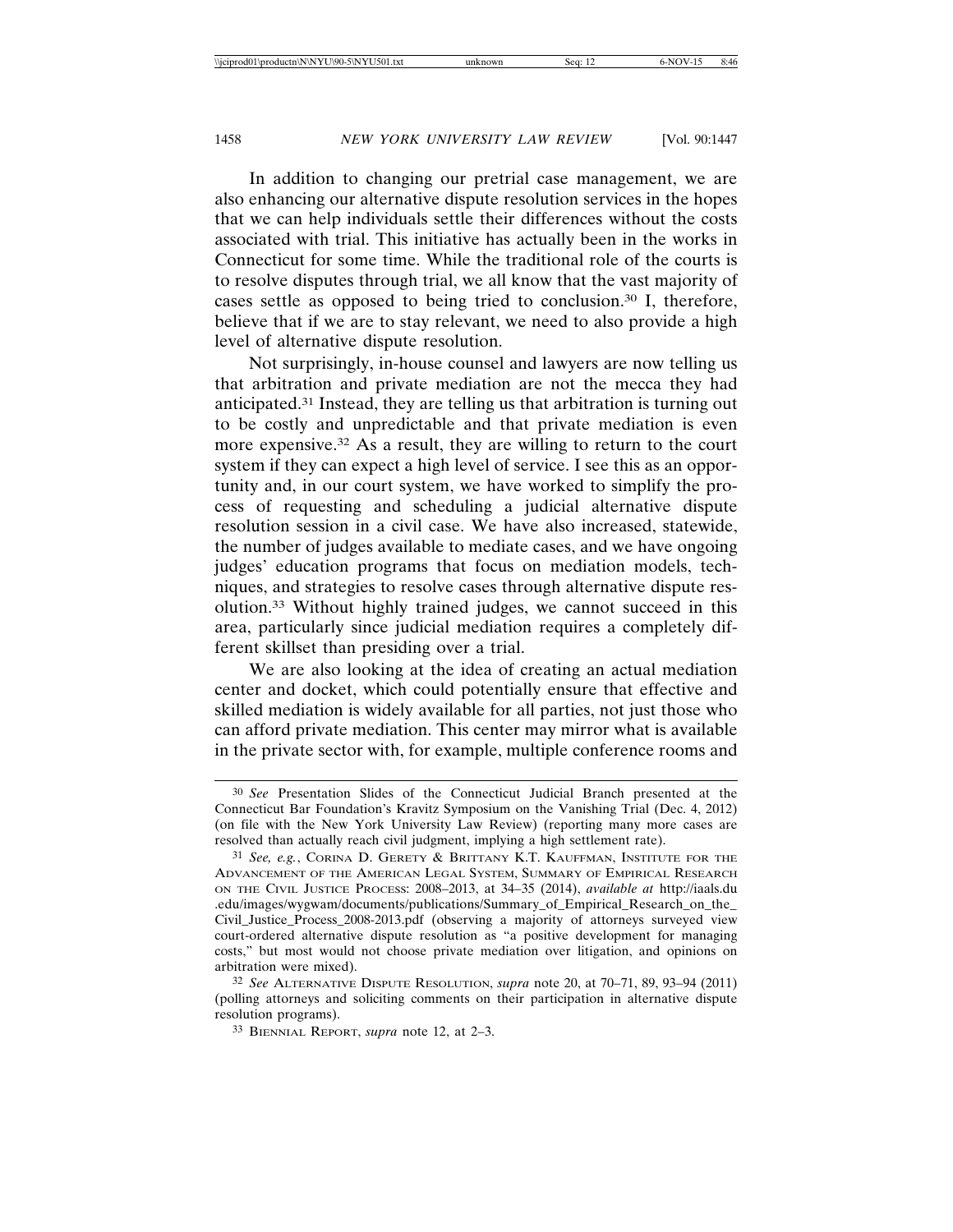extended hours. The significant difference, of course, is this service would be free, thereby making it accessible to all.

The need to come up with best practices and dedicated resources in the area of alternative dispute resolution is again based on a recognition that mediation resolves appropriate cases more efficiently, at an earlier point in the process, and at considerably less cost to the parties.34

#### *C. Providing Justice for Self-Represented Parties*

Finally, I want to turn to the remaining focus area in Connecticut and one of the initial major changes I identified for you in the administration of justice: addressing the needs and impact of the everincreasing number of self-represented parties in our court system. This phenomenon is directly impacting access to justice, and you simply cannot consider restructuring court processes without considering it.

As stated before, 25% of civil cases in Connecticut have at least one self-represented party, and this number is 85% in family cases.35 We know that some of them have no choice because the cost of legal representation is too high.36 We also know that others, who may have resources to hire an attorney, believe they can navigate the court system effectively on their own.37 Either way, I would submit to you that the reason is immaterial. The self-represented population is increasing, and we must find ways to improve their access to justice while at the same time remain aware of the impact on judges, court staff, attorneys, and the entire justice system. In sum, our job is to offer a fair and efficient forum to all litigants, regardless of whether they are self-represented or represented by counsel.

To address the needs of self-represented parties, the Connecticut Judicial Branch for many years has been committed to a variety of programs and services. Some are focused on helping self-represented parties navigate the system, and others are geared to identify ways to find legal representation for them.

By way of just a few examples, with regard to people who cannot afford an attorney or just decide to go it alone, we have Court Service Centers and Public Information Desks in almost every judicial dis-

<sup>34</sup> *See* ALTERNATIVE DISPUTE RESOLUTION, *supra* note 20, at 7 (recommending ADR program design that treats the litigants fairly and reduces the time it takes to dispose of cases).

<sup>35</sup> *See* BIENNIAL REPORT, *supra* note 12 and accompanying text.

<sup>36</sup> *See* THE STATE OF STATE COURTS: 2014 POLL, *supra* note 2, at 16 (suggesting, on the basis of a national opinion poll, that the cost of legal representation is the primary factor keeping potential claims out of court entirely).

<sup>37</sup> *See* LEGAL SERVICES CORPORATION, *supra* note 10, at 1–2 (reporting increased numbers of unrepresented litigants).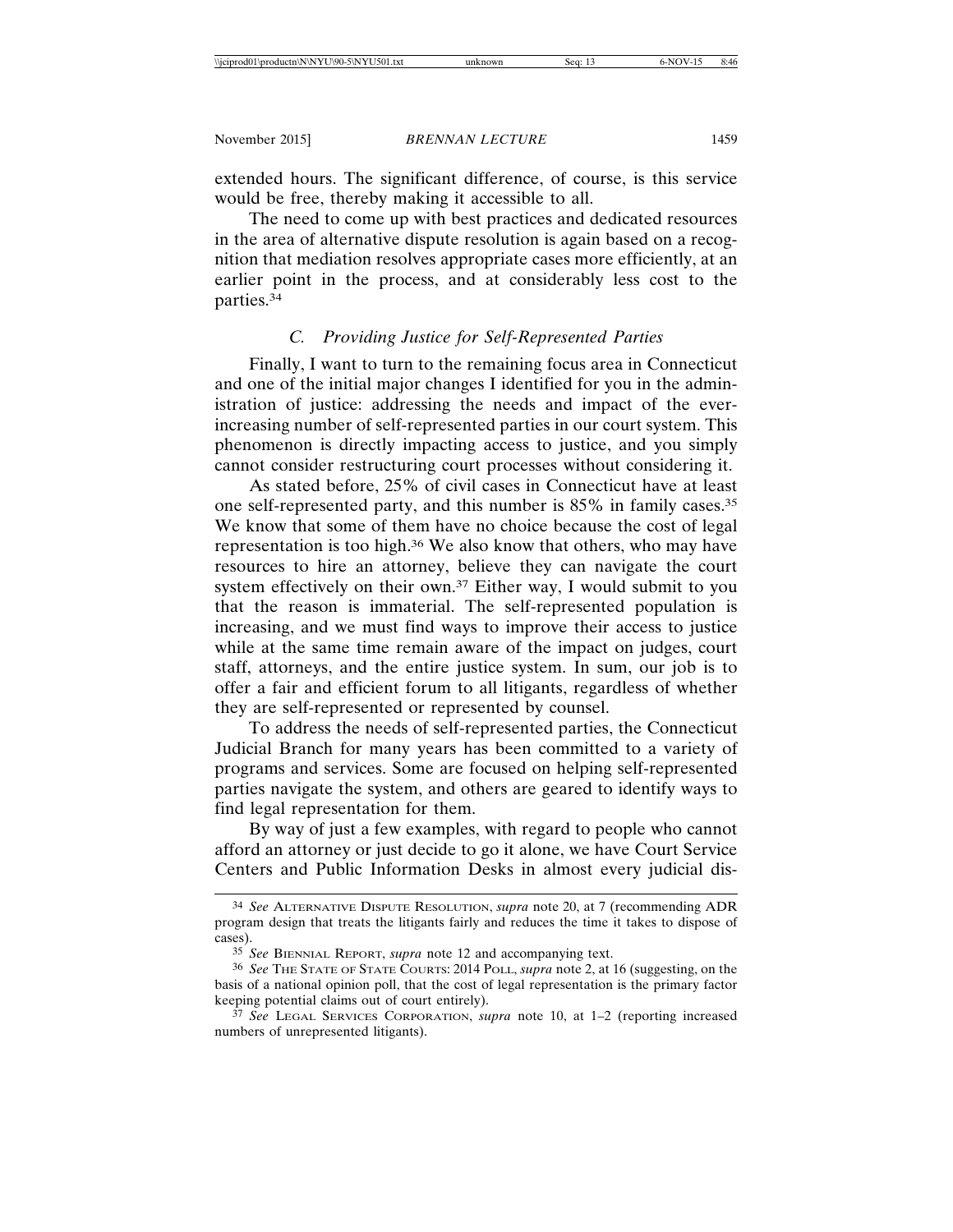trict.38 Not only do these resources provide members of the public with general information about the court, but they also answer questions about scheduling and deadlines, offer work space and computer access, provide information to parties about their case files, direct individuals to additional sources of help and information, and review papers to ensure that they are complete. In 2014, they provided assistance and services to 348,182 court patrons, including self-represented parties, attorneys, and other individuals.39 The overarching goal is to provide information and assistance that lead, ultimately, to a better understanding of the court system and the proceedings.

In addition, materials and forms on the Judicial Branch website are revised and simplified on an ongoing basis to include the addition of Spanish translations as well as employee training to assist court patrons of limited English proficiency.40 We have also developed online tutorials and guides to assist self-represented parties in defending lawsuits and filing appearances.41 These services help, but we all know that under our current civil system, justice is better served if people are represented by counsel.42 In this regard, we have worked with our legal aid community to increase its funding.

We have also concentrated on making partial legal representation available to those individuals who cannot afford an attorney to handle all of their case. We recently made it possible for clients to hire attorneys to file limited scope appearances to represent them in at least the most crucial proceedings in a case.43 For those who cannot afford an attorney at all, but want some assistance, volunteer attorney programs in the areas of foreclosure, domestic violence, and family law have been established.44 With the continued generous cooperation of the bar, we anticipate expanding these programs.

<sup>38</sup> *Court Service Centers*, CONN. JUD. BRANCH, http://jud.ct.gov/CSC/services.htm (last visited July 14, 2015); *Public Information Desks*, CONN. JUD. BRANCH, http://jud.ct.gov/pid/ (last visited July 14, 2015).

<sup>39</sup> *See Court Service Centers*, CONN. JUD. BRANCH, http://jud.ct.gov/CSC/services.htm (last visited July 14, 2015) (providing information and listing services); *Public Information Desks*, CONN. JUD. BRANCH, http://jud.ct.gov/pid/ (last visited July 14, 2015) (same).

<sup>40</sup> *See generally* BIENNIAL REPORT, *supra* note 27, at 35–38 (outlining initiatives in recent redesigns of the Judicial Branch website).

<sup>41</sup> *See How Do I?*, CONN. JUD. BRANCH, http://jud.ct.gov/howdoi.htm (last visited July 14, 2015) (providing instructions on filing and defending various civil matters).

<sup>42</sup> *See* LEGAL SERVICES CORPORATION, s*upra* note 10, at 1–2 (reporting research showing worse legal outcomes for unrepresented litigants).

<sup>43</sup> *See* BIENNIAL REPORT, *supra* note 27, at 6 (documenting a pilot program which allows attorneys to agree with clients to represent them only for specific events or proceedings in family court matters).

<sup>44</sup> *Id.* at 1–2.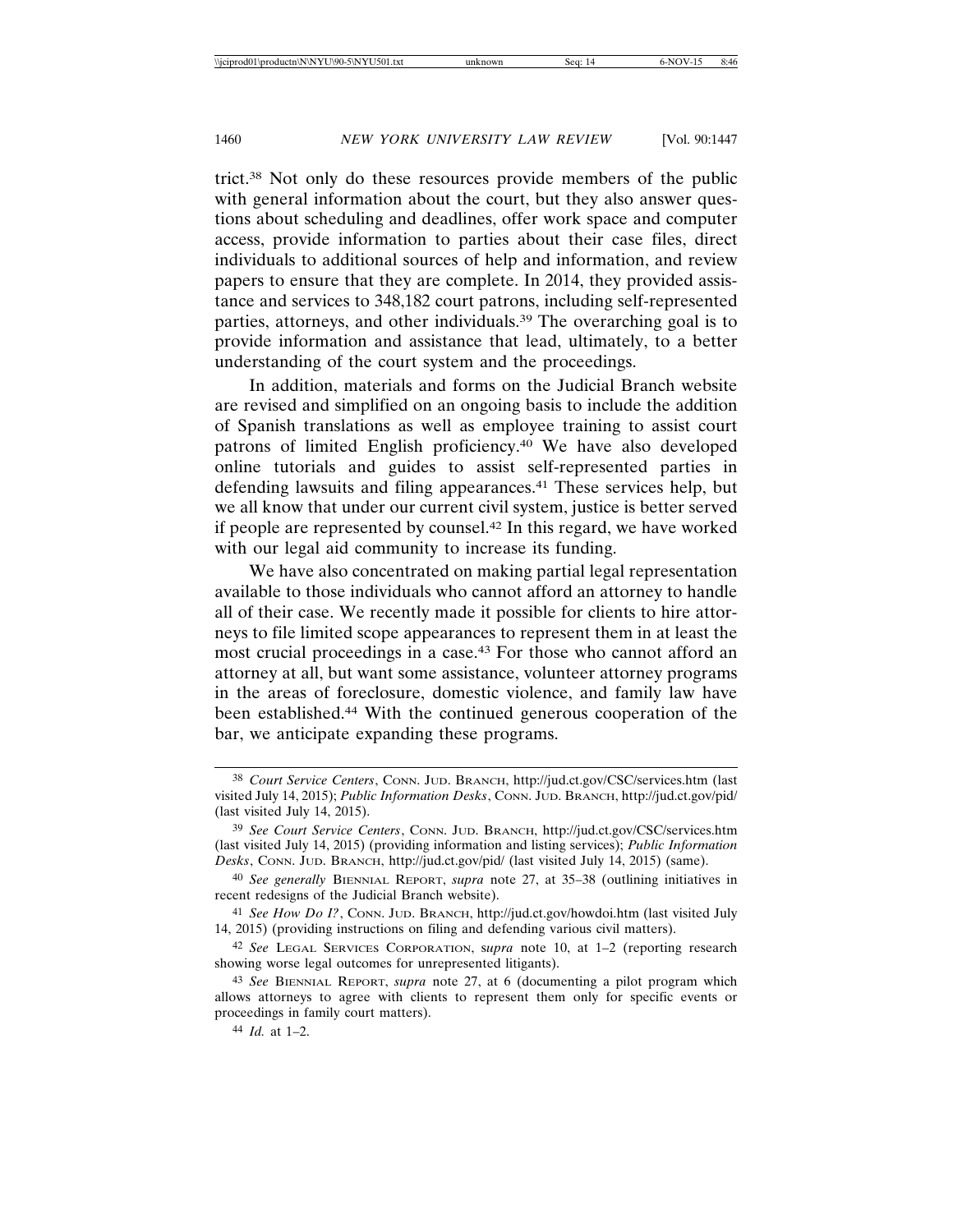Additionally, one of the more exciting developments we have seen is the creation of *LawyerCorps Connecticut*, which is modeled roughly on Teach For America. The program was conceived two years ago as a means of engaging Connecticut's business community on this issue. I reached out to leaders in the business community, and I asked for their help. Today, I am pleased to report that United Technologies and General Electric, as well as other corporations in Connecticut, are sponsoring *LawyerCorps Connecticut*, which provides new attorneys with the opportunity to receive a fellowship to work for a legal aid organization for a two-year period.45 Funding for these positions comes from the business community as opposed to state government, and legal aid will supervise the new attorneys to make sure they are providing excellent legal representation for their clients.46 As you can see, this is a win-win all the way around. In the short term, those in need will receive direct legal assistance for civil matters. In the long term, our justice system reaps the benefits of a new generation of attorneys whose career paths, we hope, are geared towards, at a minimum, providing pro bono service.

Finally, we have also spent a great deal of time encouraging attorneys to do more pro bono service. In 2011 and 2014, the Judicial Branch organized summits to brainstorm ideas and energize attorneys who want to help the disadvantaged.<sup>47</sup> Again, we asked and they came. The results have been excellent—some of the attorneys who attended have been incredibly dedicated in terms of developing their own signature pro bono programs. Just as one example, there is now a cooperative pro bono project to provide assistance to indigent clients in domestic violence cases.48

As one last example, I am especially proud of the Young Lawyers Section of the Connecticut Bar Association. It stepped up to the challenge through its Pro Bono Service Campaign, which took place from March to May 2013. The number of pro bono hours performed in con-

<sup>45</sup> *See* PUBLIC SERVICE & TRUST COMMISSION PRO BONO COMMITTEE, CONN. JUDICIAL BRANCH, ANNUAL REPORT: OCTOBER 2014, at 14 (2014), *available at* http:// jud.ct.gov/Committees/pst/probono/ProBonoAnnualReport2014.pdf (detailing the inception of *LawyerCorps Connecticut*); LAWYERCORPS CONN., http://lawyercorpsct.org/ (last visited July 14, 2015).

<sup>46</sup> *See* LAWYERCORPS CONN., http://lawyercorpsct.org/ (last visited July 14, 2015) (listing founding corporate partners, foundations, and individual donors providing assistance).

<sup>47</sup> *See* PUBLIC SERVICE & TRUST COMMISSION PRO BONO COMMITTEE, *supra* note 45, at 2, 9–10 (describing focus and work of 2011 and 2014 summits).

<sup>48</sup> *Id.* at 13.